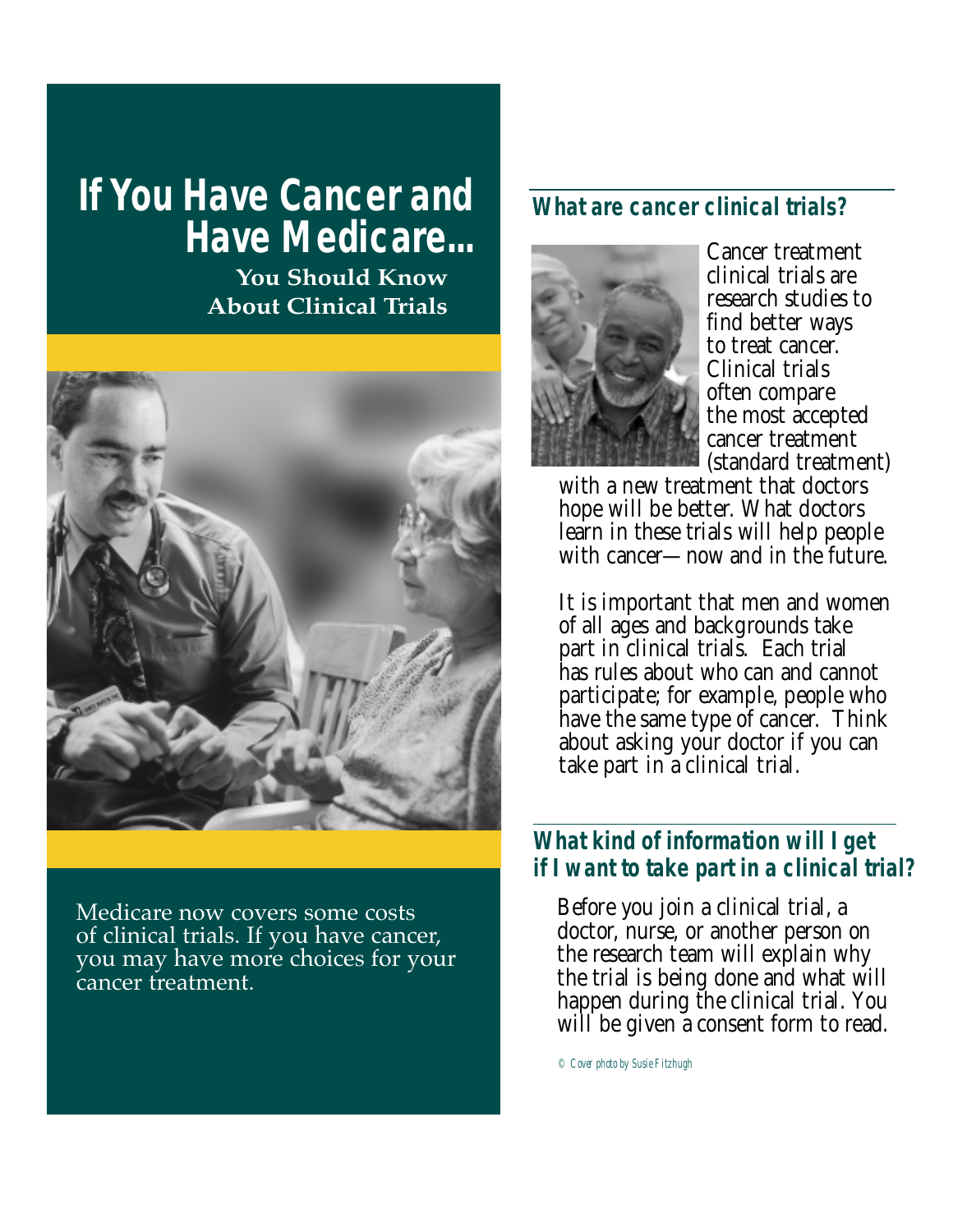The consent form will explain:

- The exact plan for each step in the clinical trial
- What side effects you may have
- How the trial may affect your daily life

You should ask questions about any part of the clinical trial or consent form you do not understand. If you decide to take part in the trial, you will be asked to sign the consent form. Even if you sign the consent form, you can still change your mind and stop participating at any time.

#### **Who makes sure my rights are protected?**

National and local groups of experts approve clinical trials before they begin. One of the most important groups is called an institutional review board (IRB). Each hospital or cancer center has an



IRB, which includes doctors, nurses, and people from the community. The IRB's job is to review clinical trials and make sure they are run safely and fairly.

## **What cancer treatment will I get?**

If you join a clinical trial that compares treatments, you will get either:

- The best accepted treatment for the kind of cancer you have (called standard treatment)
- A new treatment that doctors hope will be better than the standard treatment

## **Why do some people choose not to be part of a clinical trial?**

- It is not known for sure if the new treatment will help you more or less than the standard treatment.
- Treatments in clinical trials may have side effects.
- You may have to pay some of the costs of the trial that Medicare does not cover. It's important to talk about these costs with your health care provider.

#### **Do I have to take part in a clinical trial?**

No. Taking part in a clinical trial is up to you. It is important to look at all of your treatment options. You and your family should ask questions before you decide to take part. Be sure to get all the information you need before making your decision.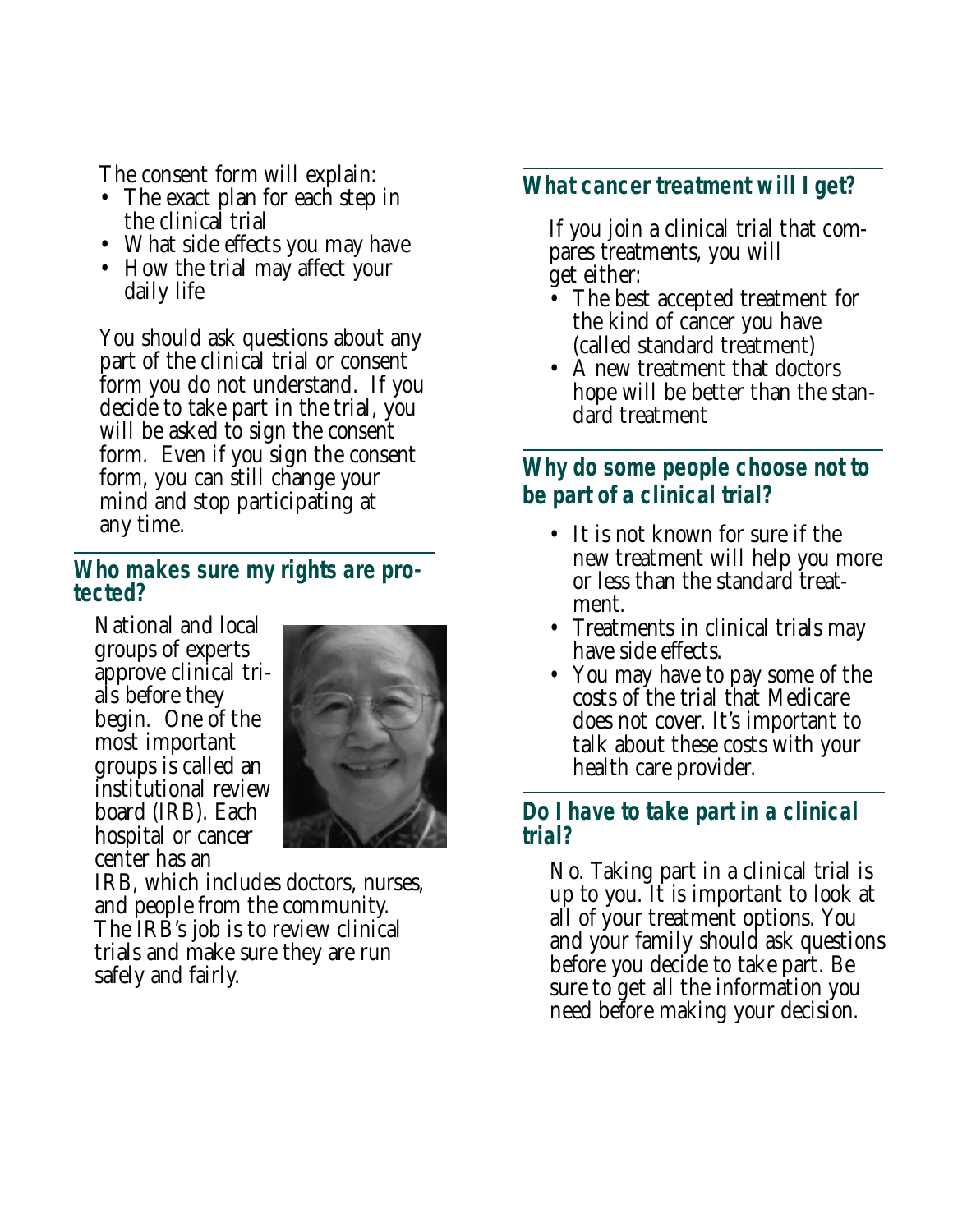## **What cancer clinical trials does Medicare pay for?**



Medicare will pay for most cancer treatment clinical trials that are funded by:

- The National Cancer Institute (NCI)
- Another part of the Federal Government

## **If I decide to take part in a clinical trial, what will Medicare pay for?**

Medicare will pay for all routine costs that are part of a clinical trial.

Medicare will pay for:

- Visits to your doctor's office
- All tests that you will need for your medical care
- Your hospital stay(s), if you need it
- Surgery, if you need it
- Tests and treatments for side effects, if you have them

It is important to know that Medicare will not pay for all your costs.

Medicare will not pay for:

- Some clinical trial treatments
- Tests that collect information only for the trial, but are not needed for your medical care
- Coinsurance and deductibles

# **If I'm in a Medicare + Choice Plan, can I still take part in a clinical trial?**

Yes. Medicare covers the costs of participating in many cancer treatment trials, whether you are in a Medicare + Choice Plan or in the Original Medicare Plan.

You may take part in a trial outside of your Medicare + Choice Plan. Before you start treatment in a clinical trial, tell your plan. This way, your plan can still keep track of your cancer treatment.

If you have more questions about what costs Medicare will pay for, call Medicare toll-free at 1-800-MEDICARE (1-800-633-4227). TTY/TDD users, call 1-877-486-2048.